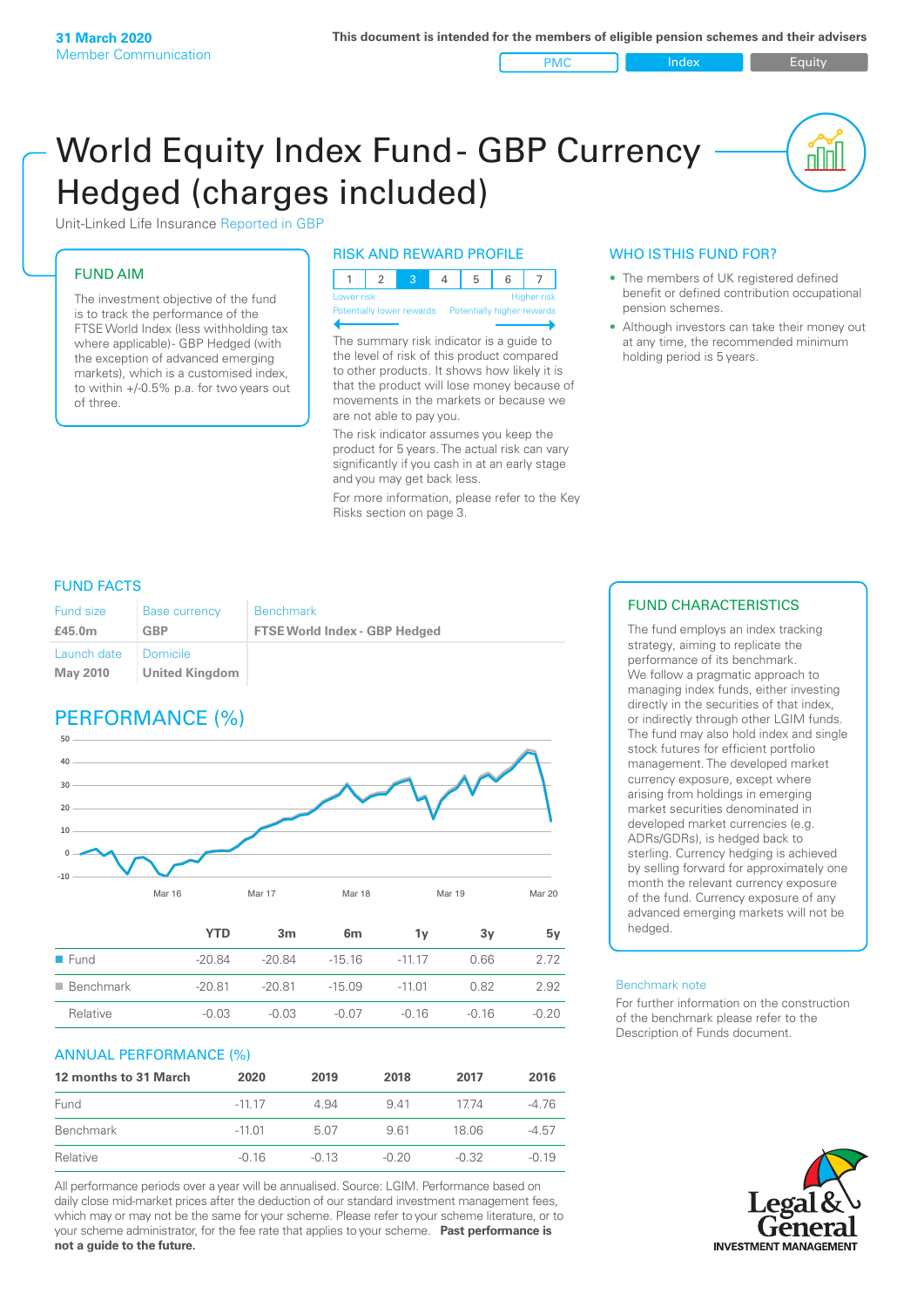Unit-Linked Life Insurance Reported in GBP

# PORTFOLIO BREAKDOWN

All data source LGIM unless otherwise stated. Totals may not sum due to rounding. In order to minimise transaction costs, the Fund will not always own all the assets that constitute the index and on occasion it will own assets that are not in the index.



#### SECTOR (%)

| $\blacksquare$ Technology  | 19.3 |
|----------------------------|------|
| $\blacksquare$ Financials  | 18.4 |
| $\blacksquare$ Health Care | 13.4 |
| Industrials                | 12.3 |
| ■ Consumer Goods           | 11.6 |
| ■ Consumer Services        | 11.4 |
| ■ Basic Materials          | 3.7  |
| $\blacksquare$ Utilities   | 3.6  |
| $\Box$ Oil & Gas           | 3.5  |
| $\Box$ Other               | 29   |
|                            |      |



| $\blacksquare$ Large | 82.9 |
|----------------------|------|
| $\blacksquare$ Mid   | 17.1 |

■ Top 10 holdings 14.4% Rest of portfolio 85.6% No. of holdings in fund 2,761 No. of holdings in index 2,597

| Microsoft Corp      | 32  |
|---------------------|-----|
| Apple Inc           | 2.8 |
| Amazon Com Inc.     | 22  |
| Facebook            | 11  |
| Alphabet CI A       | O 9 |
| Alphabet CI C       | O 9 |
| Johnson & Johnson   | O 9 |
| Nestle              | 0 S |
| JPMorgan Chase & Co | 0 S |
| Visa Inc Class A    |     |
|                     |     |

#### COUNTRY (%)

|               | <b>United States</b> | 59.7 |  |
|---------------|----------------------|------|--|
|               | Japan                | 8.8  |  |
| $\frac{4}{3}$ | United Kingdom       | 5.0  |  |
| G             | Switzerland          | 3.3  |  |
|               | France               | 3.2  |  |
|               | Canada               | 2.7  |  |
|               | Germany              | 2.6  |  |
|               | Australia            | 2.0  |  |
|               | Taiwan               | 1.6  |  |
|               | : Other              | 11.2 |  |
|               |                      |      |  |



comprises 25 fund managers, supported by two analysts. Management oversight is provided by the Global Head of Index Funds. The team has average industry experience of 15 years, of which seven years has been at LGIM, and is focused on achieving the equally important objectives of close tracking and maximising returns.